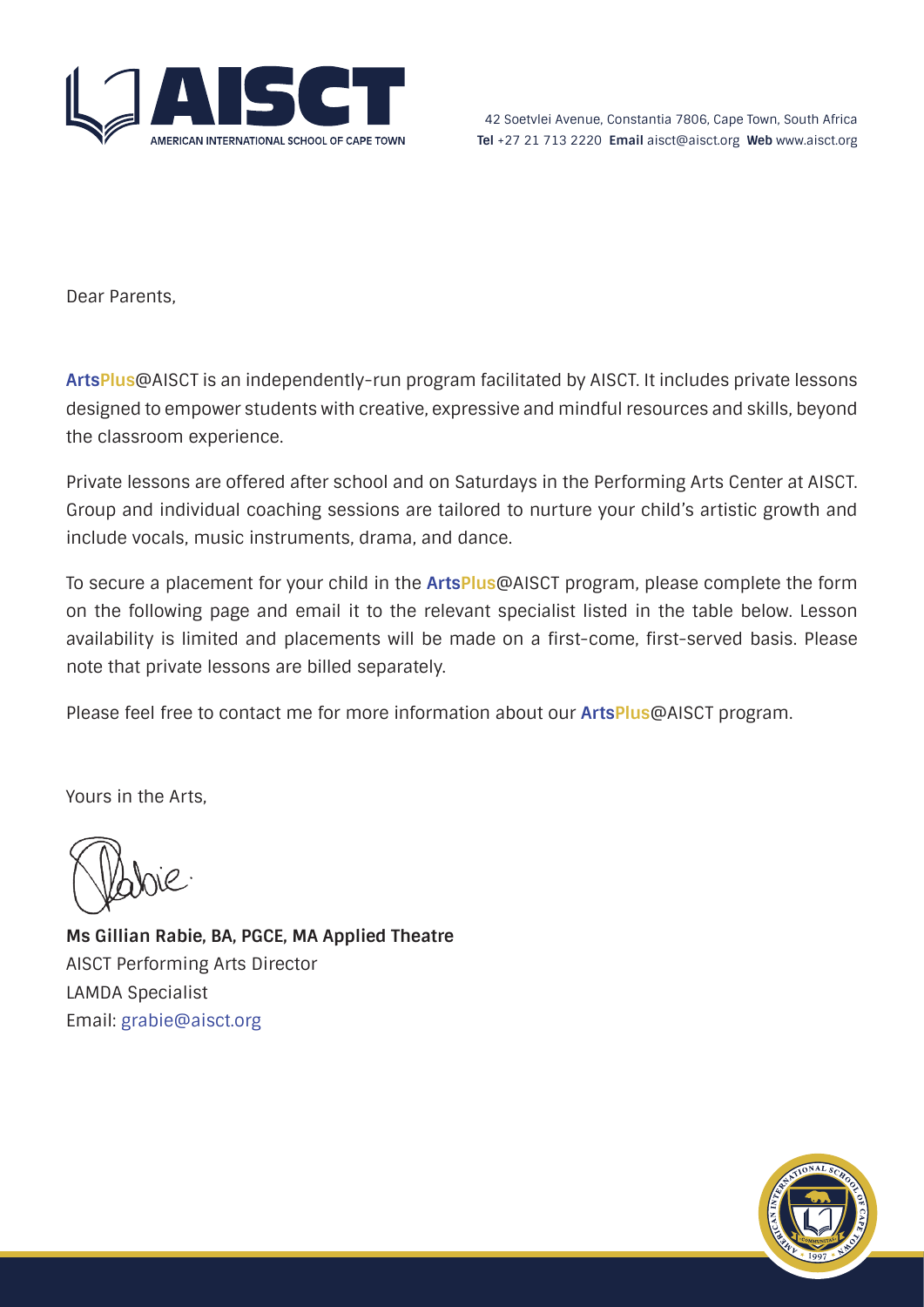

42 Soetvlei Avenue, Constantia 7806, Cape Town, South Africa **Tel** +27 21 713 2220 **Email** aisct@aisct.org **Web** www.aisct.org

| <b>ArtsPlus@AISCT</b><br><b>ACTIVITY</b>                                                | <b>SPECIALIST</b>                                                             | <b>MOBILE</b> | <b>EMAIL</b>                      |
|-----------------------------------------------------------------------------------------|-------------------------------------------------------------------------------|---------------|-----------------------------------|
| <b>DANCE</b><br><b>Ensemble Classes</b>                                                 | <b>MARION GEALE</b>                                                           | 071 595 4362  | mgeale@aisct.org                  |
| <b>DANCE</b><br>Elementary, Middle<br>and High School<br><b>Ensemble Classes</b>        | <b>RICARDO KOOPMAN</b>                                                        | 072 100 7170  | ricardosdancestudio@<br>gmail.com |
| <b>DRAMA</b><br>Solo and/<br>or Combined<br><b>Certificate (LAMDA)</b>                  | <b>GILLIAN RABIE</b><br><b>MA Applied Theater,</b><br><b>LAMDA Specialist</b> | 078 265 8786  | grabie@aisct.org                  |
| <b>MUSIC</b><br>Vocals, Drum<br>Set, Keyboard,<br>Improvisation,<br>Violin, Composition | <b>LISA BAUER-STARCKE</b><br><b>MMus</b>                                      | 082 414 7374  | lisabmusic@gmail.com              |
| <b>MUSIC</b><br>Piano, Voice,<br>Theory, Songwriting                                    | <b>FRANSCOIS</b><br><b>BEZUIDENHOUT</b><br><b>MMus</b>                        | 083 630 0730  | fbezuidenhout@aisct.org           |
| <b>MUSIC</b><br>Piano, Violin,<br>Marimba                                               | <b>LESLEY SMITH</b><br><b>BA BMus Hon</b>                                     | 072 696 7186  | lesalsmith@yahoo.co.uk            |
| <b>MUSIC</b><br>Violin, Viola,<br>Theory, Recorder                                      | <b>SAMANTHA SMITH</b><br><b>BA, BMus Hons</b>                                 | 072 417 6098  | ssmith@aisct.org                  |
| <b>MUSIC: Guitar,</b><br>Bass, Alto<br>Saxophone, Theory,<br>Composition                | <b>MAX STARCKE</b><br><b>MMus</b>                                             | 073 189 6040  | mstarcke@aisct.org                |